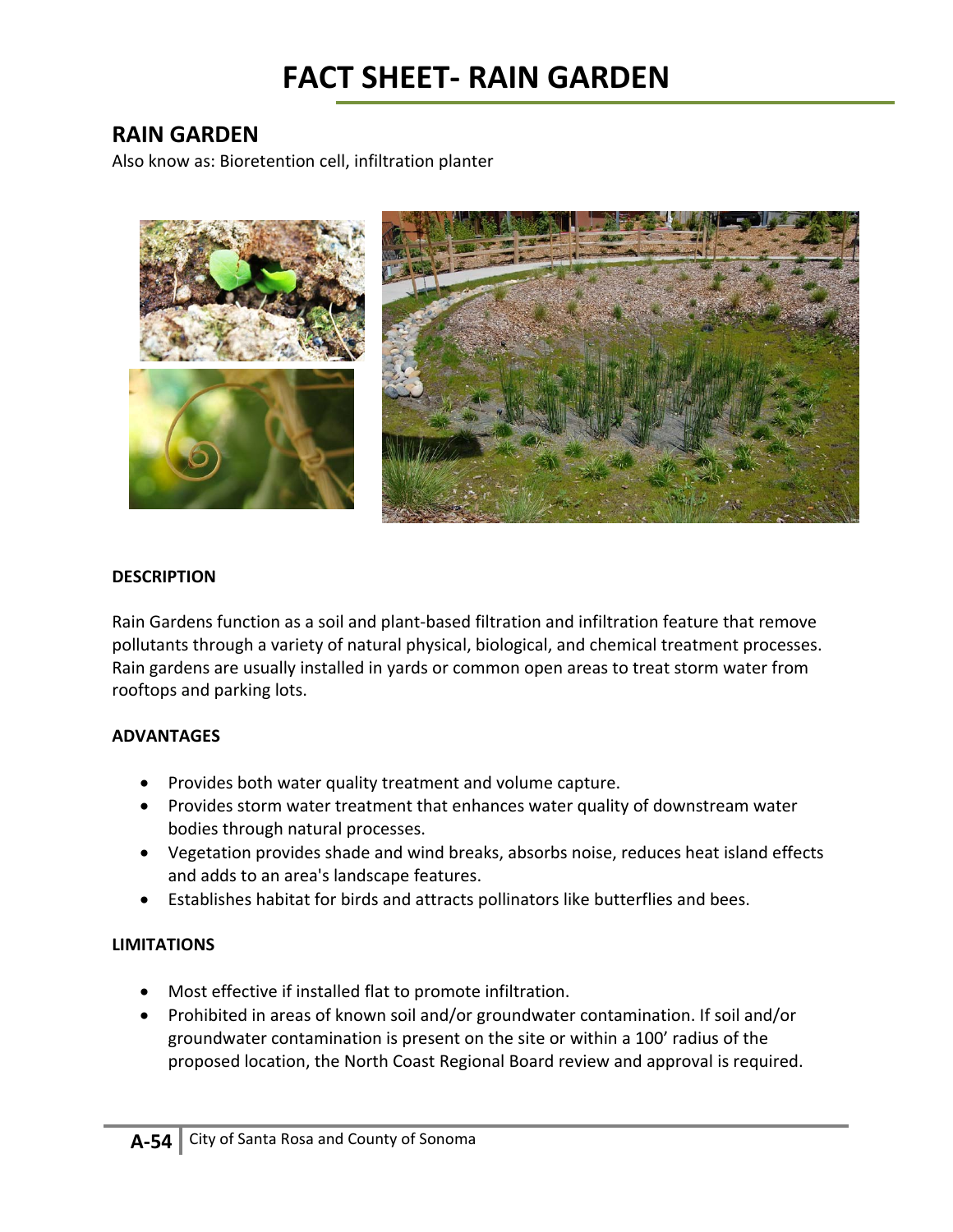# **FACT SHEET‐ RAIN GARDEN**

- Should not be used in areas of high ground water. A minimum of 2' of clearance needs to be provided between the bottom of the BMP and the seasonal high ground water level. If ground water is less than 2' from the bottom, additional design elements may be necessary (impermeable liner, subdrains, etc).
- Do not use in areas of slope instability where infiltrated storm water may cause failure. Slope stability shall be determined by a licensed Geotechnical Engineer.
- Do not use in locations that can negatively impact building foundation or footings. Location shall be approved by a licensed Geotechnical Engineer.

### **KEY DESIGN FEATURES**

- Native soil shall remain uncompacted to preserve infiltration capacity. Fence off during construction.
- Bottom of rain garden should be unlined to allow infiltration into native soil.
- If present, structural soil shall be installed as described in Reference Document E.
- For rain garden that adjoin pavement or utility trenches, moisture barrier shall be installed to protect road sub‐base and any trenches.
- Use plants from the approved plant and tree list included in Appendix M.
- Devise vegetation that is both wet and dry tolerant is required.
- Design to achieve 51% cover.
- Install a designated high flow bypass inlet for storms larger than the design storm. See "Sizing Design" below.
- If required, perforated pipe shall be a minimum of SDR 35 plastic and installed in straight runs.
- Volume below the perforated pipe must be sufficient to hold and infiltrate the design volume.
- Surface ponding depth shall range between 6" and 12".
- Must be designed to prevent extended standing water. All surface water must drain within 72 hours to prevent mosquito breeding.
- Select non-floatable surface mulching material to prevent clogging of downstream inlets.
- Direct downspouts into rain gardens and incorporate splash blocks and/or other dissipation methods to prevent erosion.

### **SIZING DESIGN‐ GOAL AND REQUIREMENTS**

- The **design goal** for all rain gardens is to capture (infiltration and/or reuse) 100% of the volume of runoff generated by the  $85<sup>th</sup>$  percentile 24 hour storm event. This is a retention requirement. If 100% volume capture is achieved than no additional treatment is required.
- If the *design goal* is not achievable, then the bioretention area *sizing requirement* is: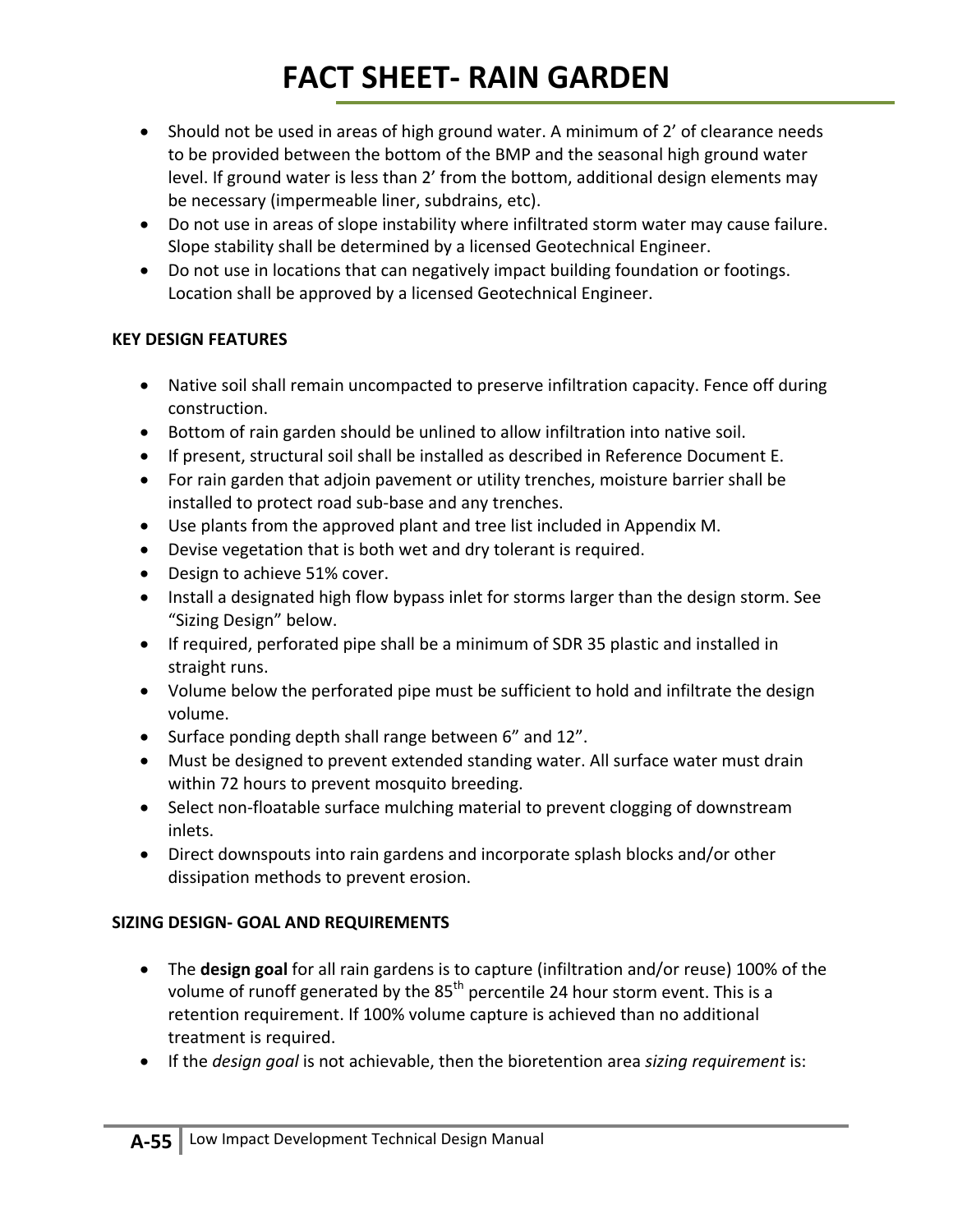# **FACT SHEET‐ RAIN GARDEN**

- o **Water Quality Treatment** of 100% of the flow generated by the 85th percentile 24 hour storm event, as calculated using the Rational Method and a known intensity of 0.92 inches per hour, **and**
- o **Volume Capture** (infiltration and/or reuse) of the increase in volume of storm water due to development generated by the 85th percentile 24 hour storm event. This is a retention requirement.
- All calculations shall be completed using the "Storm Water Calculator" available at www.srcity.org/stormwaterLID.

### **Inspection and Maintenance Requirements**

A maintenance plan shall be provided with the Final SUSMP. The maintenance plan shall include recommended maintenance practices, state the parties responsible for maintenance and upkeep, specify the funding source for ongoing maintenance with provisions for full replacement when necessary and provide site specific inspection checklist.

At a minimum inspection and maintenance shall include the following:

- Inspect twice annually and prior to rain events for blocked or clogged inlets, eroded areas, sedimentation and trash or debris accumulation.
- Obstructions and trash shall be removed and properly disposed of.
- Inspect twice during the rainy season for ponded water.
- If ponded water is observed, the first few inches of topsoil should be removed and replaced. If ponded water is still present, further grading and replacement may be necessary to prevent mosquito breeding.
- Pesticides and fertilizers shall not be used in the rain garden area. Non floatable mulch should be instead.
- Plants should be pruned, weeds pulled and dead plants replaced as needed.
- Observe level and condition of mulch. Add to, re-grade or replace as needed (nonfloatable mulch required).
- Confirm slash blocks, or other dissipation method, exist to direct downspouts into rain garden. Readjust location if needed. Replace if necessary.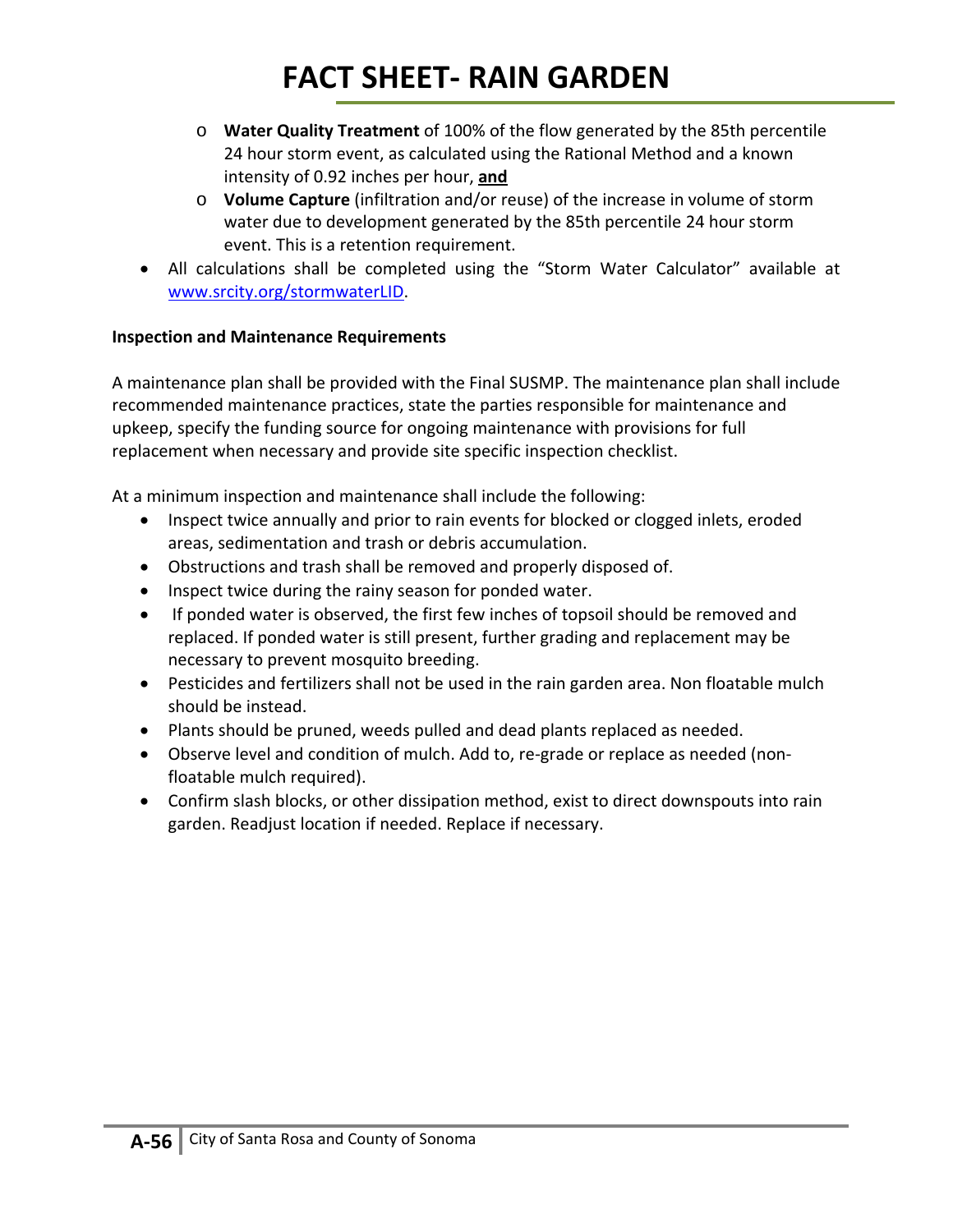RAIN GARDEN - CHECKLIST **RAIN GARDEN ‐ CHECKLIST**

# **Rain Garden Darden** Rain Garden

Inspection and Maintenance Checklist  $\blacksquare$ (aka: Bioretention Cell, Infiltration Planter)  $\theta$ Inspection and Maintenance Checklist (aka: Bioretention Cell, Infiltration Planter)

Date of Inspection: Property Owner: Property Owner: Inspector(s): BMP ID#:

> Location Description: Location Description:

Rainy Season (RS) After-rainy Season (ARS) Type of Inspection: Pre‐rainy Season (PRS) Rainy Season (RS) After‐rainy Season (ARS) Type of Inspection: Pre-rainy Season (PRS) This Inspection and Maintenance Checklist is to be used in conjunction with its corresponding LID Factsheet and Maintenance Plan. Please review This Inspection and Maintenance Checklist is to be used in conjunction with its corresponding LID Factsheet and Maintenance Plan. Please review these documents before performing the field inspection. *these documents before performing the field inspection.*

| Inspection<br>Category | When to<br>Inspect | Maintenance Issue                                                                                       | Is the Issue<br>Present? | Require Maintenance                                                                                                                                                                                                                                                                                           | completed and if needed maintenance was<br>not conducted, note when it will be done)<br><b>Comments</b> (Describe maintenance |
|------------------------|--------------------|---------------------------------------------------------------------------------------------------------|--------------------------|---------------------------------------------------------------------------------------------------------------------------------------------------------------------------------------------------------------------------------------------------------------------------------------------------------------|-------------------------------------------------------------------------------------------------------------------------------|
| <b>Drainage</b>        | 53                 | ð<br>rea<br>after 3 days of dry weather?<br>is there standing or pooling<br>water in the Rain Garden ar |                          | Remove and replace the first few inches of<br>Repair or replace perforated pipe, replace<br>Remove soil and inspect perforated pipe.<br>Flush perforated pipe to remove<br>Check perforated pipe outlet for<br>with new soil and regrade.<br>obstruction or damage. *<br>obstructions/sediment. *<br>topsoil. |                                                                                                                               |
|                        | 53                 | pa<br>Po<br>high intensity storm event?<br>Is there poor drainage duri                                  |                          | Clean the high flow bypass inlet and pipe.                                                                                                                                                                                                                                                                    |                                                                                                                               |
|                        | RS                 | rden<br>Is the flow into the Rain Gar<br>even and uniform?                                              |                          | Remove any obstruction preventing a<br>Reposition splash block/dissipater.<br>Regrade up slope if necessary.<br>uniform flow into the swale.                                                                                                                                                                  |                                                                                                                               |
|                        |                    |                                                                                                         |                          |                                                                                                                                                                                                                                                                                                               |                                                                                                                               |

It pertorated pipe is present. \* If perforated pipe is present.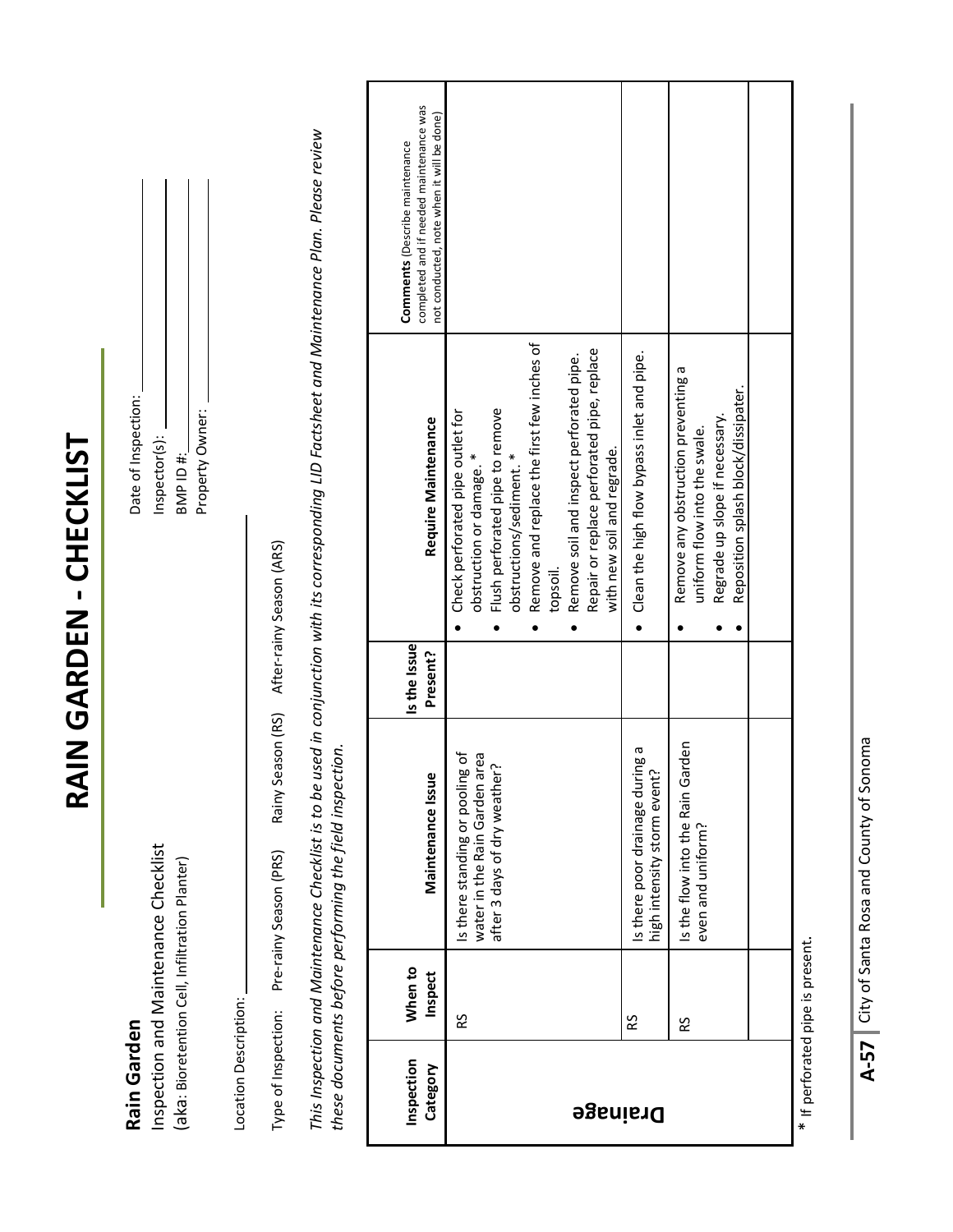| ľ      |
|--------|
| j      |
|        |
|        |
| ı      |
| Ι      |
|        |
|        |
| ť      |
| I      |
|        |
|        |
|        |
| ľ      |
| I<br>I |
|        |
| ι      |
|        |
|        |
|        |
|        |
| г<br>Ì |

| Inspection     | When to          |                                                                                                                           | Is the Issue |                                                                                                                                                                | and if needed maintenance was not conducted,<br><b>Comments</b> (Describe maintenance completed |
|----------------|------------------|---------------------------------------------------------------------------------------------------------------------------|--------------|----------------------------------------------------------------------------------------------------------------------------------------------------------------|-------------------------------------------------------------------------------------------------|
| Category       | Inspect          | Maintenance Issue                                                                                                         | Present?     | Require Maintenance                                                                                                                                            | note when it will be done)                                                                      |
|                | ARS<br>RS        | washouts around the splash<br>Is there under cutting or<br>blocks or dissipaters?                                         |              | · Reposition splash block/dissipater.<br>$\bullet$ Fill in eroded areas and regrade.                                                                           |                                                                                                 |
|                | ARS<br>RS        | h of the<br>(gully)<br>forming along the lengt!<br>Is there channelization<br>Rain Garden area?                           |              | $\bullet$ Fill in eroded areas and regrade.                                                                                                                    |                                                                                                 |
|                | ARS<br>RS        | sediment (sand, dirt, mud) in<br>Is there accumulation of<br>the Rain Garden?                                             |              | • Remove sediment and check the<br>grading. Add replacement soil<br>and/or mulch.                                                                              |                                                                                                 |
| <b>froison</b> | ARS<br>PRS<br>RS | distributed in the Rain Garden<br>Is the mulch unevenly<br>area?                                                          |              | • Redistribute and add additional<br>· Regrade planter area.<br>mulch if needed.                                                                               |                                                                                                 |
|                | ARS<br>PRS<br>Rδ | Is there sediment present in the<br>catch basin and in the overflow<br>Are there voids or deep holes<br>present?<br>pipe? |              | • Check perforated pipe outlet for<br>damage. *                                                                                                                |                                                                                                 |
|                | ARS<br>PRS<br>RS | dirt<br>Is there evidence of animal<br>activity such as holes or<br>mounds from digging or<br>borrowing?                  |              | · Rodent control activities must be in<br>accordance with applicable laws<br>and do not affect any protected<br>· Repair and fill in damage areas.<br>species. |                                                                                                 |

\* If perforated pipe is present. \* If perforated pipe is present.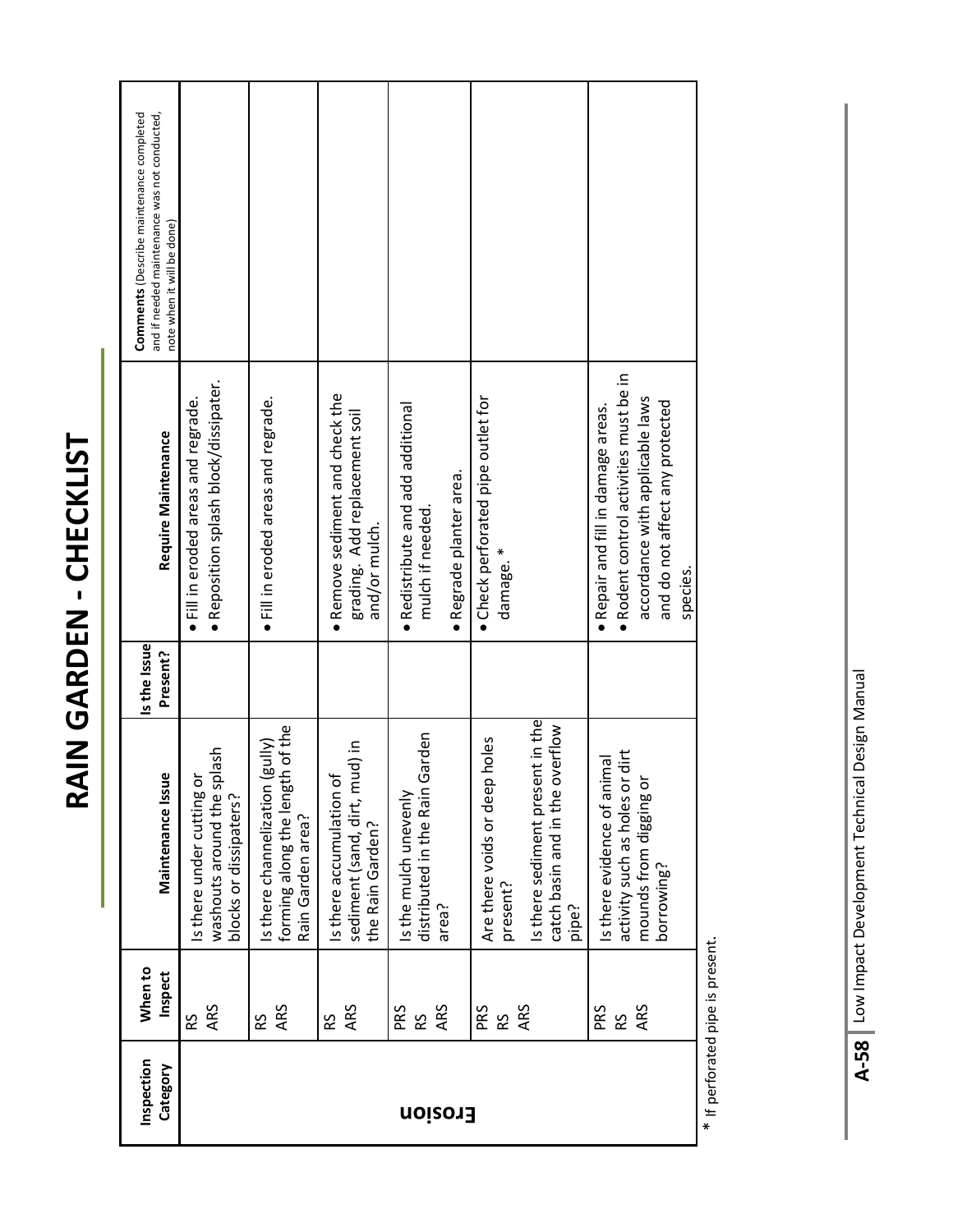# RAIN GARDEN - CHECKLIST **RAIN GARDEN ‐ CHECKLIST**

| and if needed maintenance was not conducted,<br><b>Comments</b> (Describe maintenance completed<br>note when it will be done) |                                                                     |                                                                                  |                                                                                                                                                                    |
|-------------------------------------------------------------------------------------------------------------------------------|---------------------------------------------------------------------|----------------------------------------------------------------------------------|--------------------------------------------------------------------------------------------------------------------------------------------------------------------|
| Require Maintenance                                                                                                           | . Trim and / or remove the excess<br>vegetation.                    | • Redistribute and add additional<br>· Regrade planter area.<br>mulch if needed. | Remove or trim any vegetation that<br>vegetation. Replace as needed.<br>is causing a visual barrier, trip,<br>and/or obstruction hazard.<br>Remove dead and/or dry |
| Is the Issue<br>Present?                                                                                                      |                                                                     |                                                                                  |                                                                                                                                                                    |
| ω<br>Maintenance Issu                                                                                                         | areas?<br>is the vegetation clogging or<br>diverting the input flow | distributed throughout the<br>Is the mulch evenly<br>area?                       | Is the vegetation over grown?<br>Are there dead or dry<br>plants/weeds?                                                                                            |
| When to<br>Inspect                                                                                                            | ARS<br>PRS<br>RS                                                    | PRS<br>ARS<br>53                                                                 | PRS<br>ARS<br>RS                                                                                                                                                   |
| Inspection<br>Category                                                                                                        |                                                                     | Vegetation                                                                       |                                                                                                                                                                    |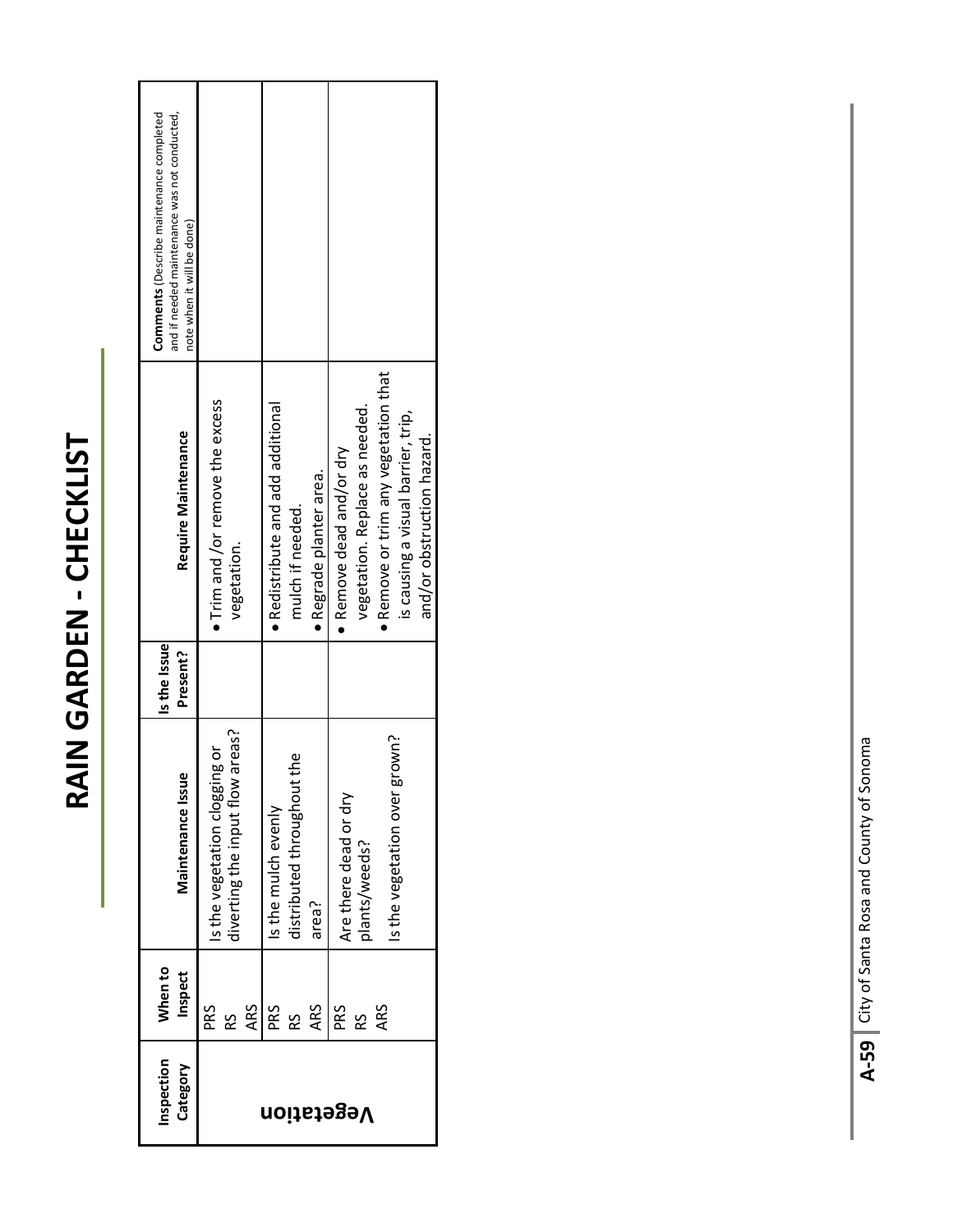RAIN GARDEN - CHECKLIST **RAIN GARDEN ‐ CHECKLIST**

| Inspection<br>Category | When to<br>Inspect | Maintenance Issue                                           | Is the Issue<br>Present? | Require Maintenance                                                                                                                        | and if needed maintenance was not conducted,<br><b>Comments</b> (Describe maintenance completed<br>note when it will be done) |
|------------------------|--------------------|-------------------------------------------------------------|--------------------------|--------------------------------------------------------------------------------------------------------------------------------------------|-------------------------------------------------------------------------------------------------------------------------------|
|                        | PRS<br>ARS<br>RS   | the<br>Is there debris/trash in<br>Rain Garden area?        |                          | • Remove all trash and debris.                                                                                                             |                                                                                                                               |
|                        | PRS<br>ARS<br>RS   | Is Graffiti present?                                        |                          | • Remove all graffiti from the area.                                                                                                       |                                                                                                                               |
| <b>BMP General</b>     | ARS<br>PRS<br>RS   | Are there missing or disturbed<br>aesthetic features?       |                          | · Replace and/or reposition aesthetic<br>· Placement should not disrupt flow<br>features to original placement.<br>characteristics/design. |                                                                                                                               |
|                        | ARS<br>PRS<br>RS   | Is the vegetation irrigation<br>functional?                 |                          | · Repaired broken missing spray/drip<br>eliminate over spray and/or over<br>• Reposition and/or adjust to<br>emitters.<br>watering.        |                                                                                                                               |
|                        | PRS<br>ARS<br>RS   | res<br>Are the aesthetic featur<br>firmly secured in place? |                          | • Repair and/or replace loose or<br>damaged features.                                                                                      |                                                                                                                               |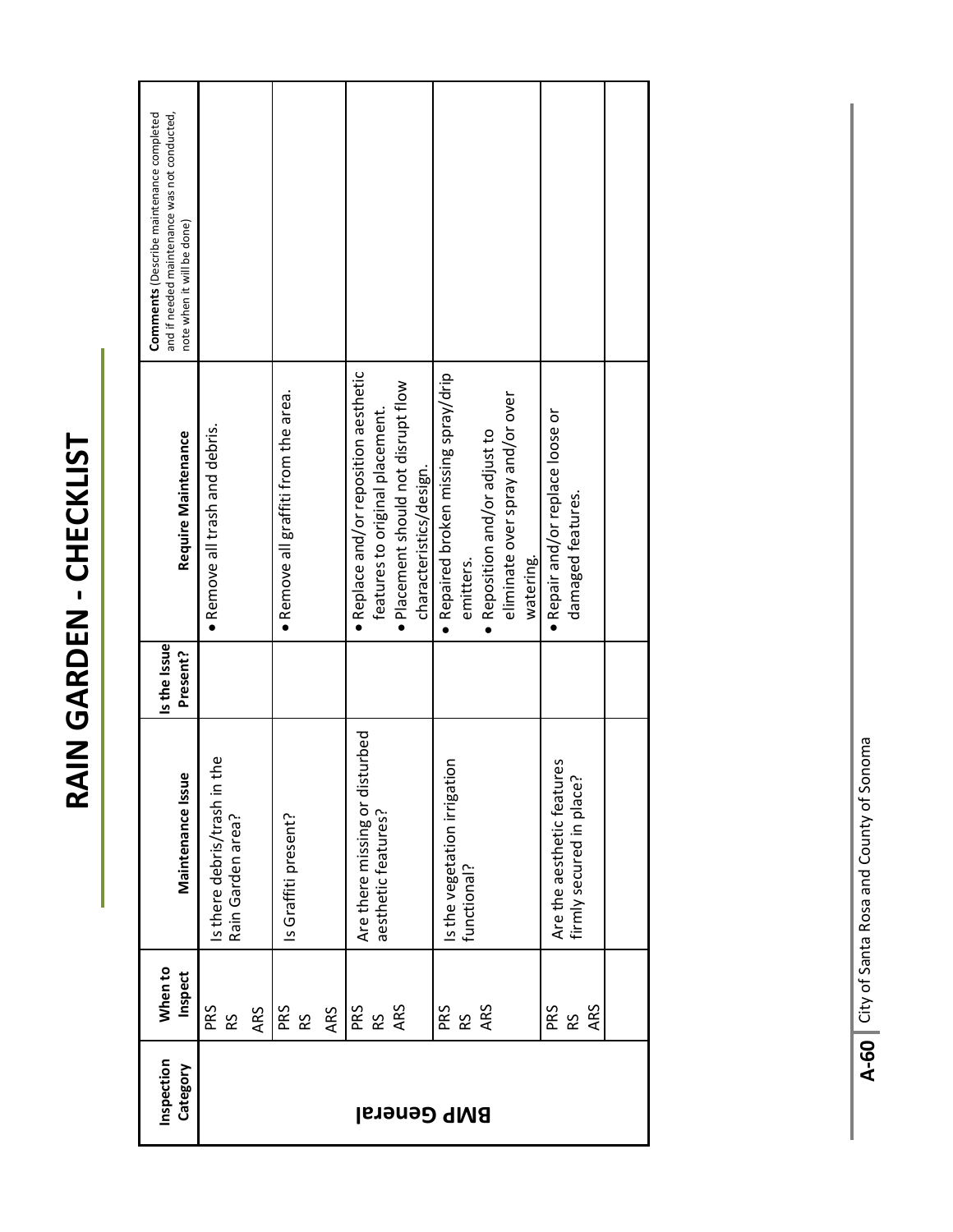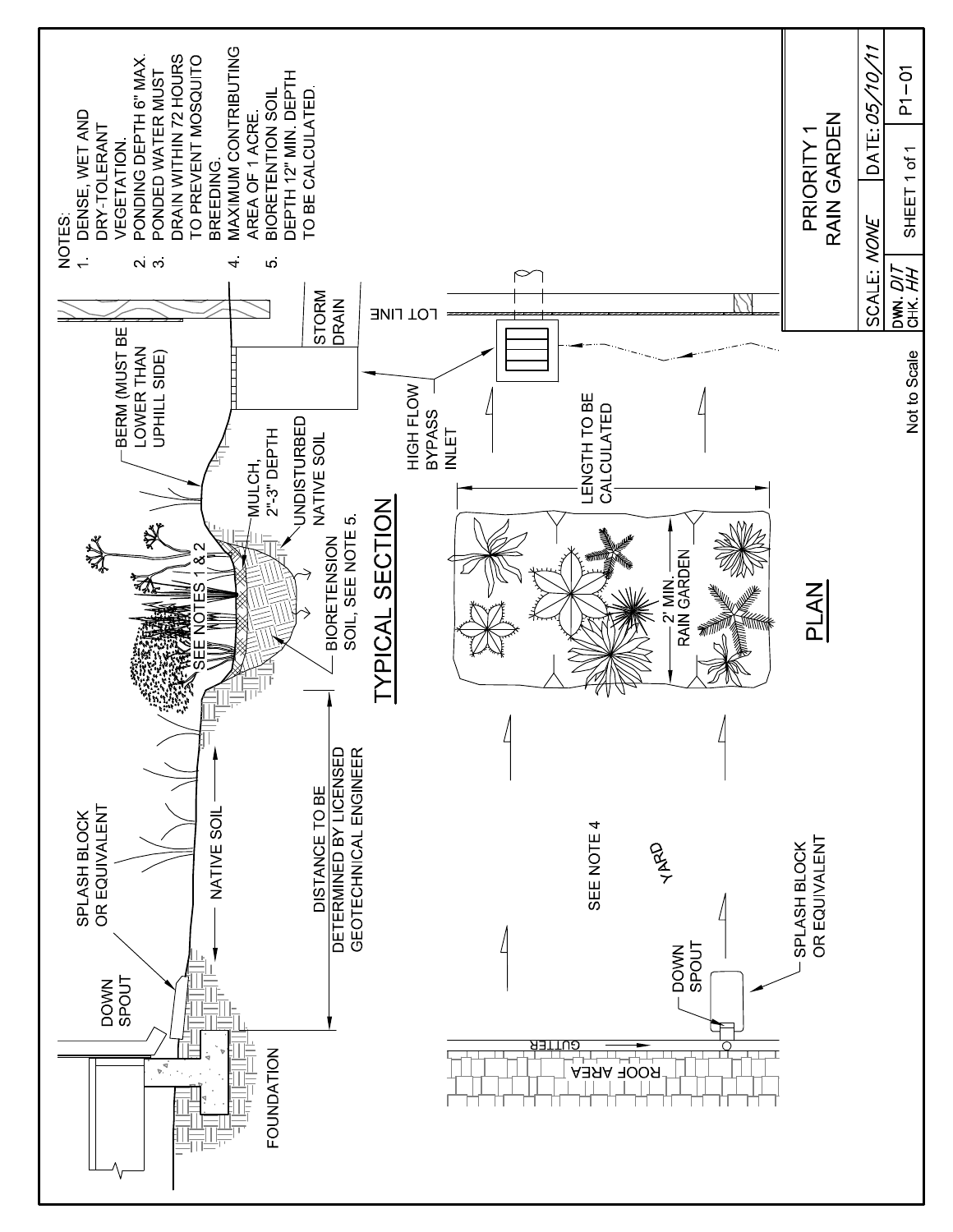